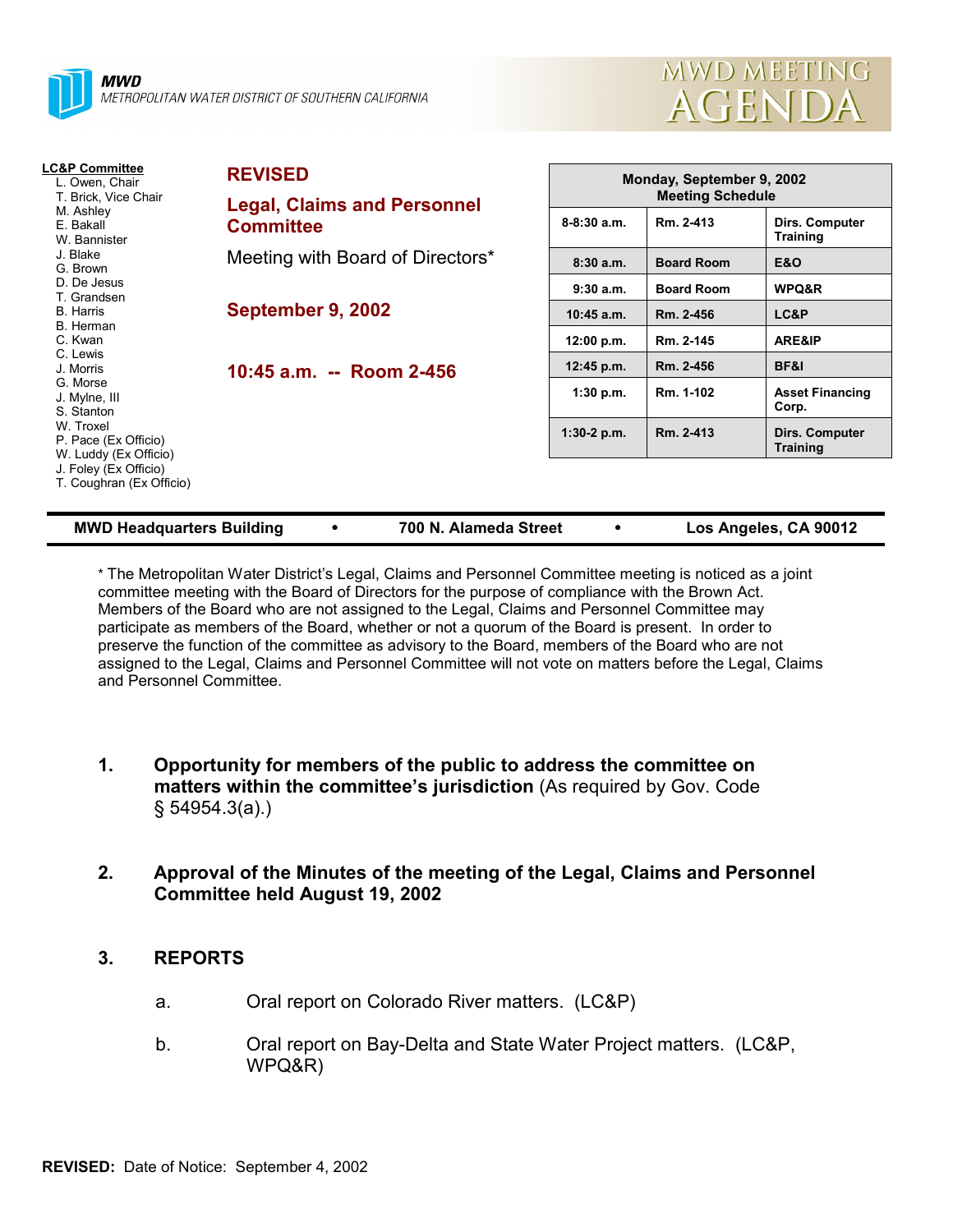# **4. CONSENT CALENDAR ITEMS - ACTION**

8-8 Approve amendment to contract for legal services with Harkins Cunningham by \$500,000 and report on Colorado River negotiations. (LC&P) **[Conference with real property negotiators; property is Colorado River water rights; agency negotiators: Dennis Underwood and Jeffrey Kightlinger; negotiating parties: U.S. Department of the Interior, State of California, Imperial Irrigation District, Coachella Valley Water District and San Diego County Water Authority; under negotiation: price and terms of agreement; to be heard in closed session**

#### **5. OTHER BOARD ITEMS - ACTION**

**Added** 9-2 Report on contract negotiations with Cadiz Inc. and amend agreement for legal services with the law firm of Riordan & McKinzie to increase amount payable by \$75,000. (LC&P) **[Conference with real property negotiators; property is real property and related groundwater rights located in the Cadiz and Fenner Valleys, San Bernardino County; agency negotiator: Jeffrey Kightlinger; negotiating party: Cadiz Inc.; under negotiation: price and terms of agreement; to be heard in closed session pursuant to Gov. Code ß 54956.8]**

**pursuant to Gov. Code ß 54956.8]**

#### **6. BOARD INFORMATION ITEMS**

None

#### **7. COMMITTEE ITEMS**

- a. Report on MAPA contract negotiations [Conference with labor negotiators-Metropolitan designated representatives: **Joseph Tait and Don Becker; Employee organization: Management and Professional Employees' Association; to be heard in closed session pursuant to Gov. Code ß 54957.6]**
- **Added** b. Oral update on the trial of Inland Feeder Pipeline eminent domain action, *The Metropolitan Water District of Southern California v. Campus Crusade for Christ, Inc.*, San Bernardino Superior Court Case No. SCV35498. **[Conference with legal counsel—existing litigation; to be heard in closed session pursuant to Gov. Code ß 54956.9(a)]**
	- c. General Counsel's report of monthly activities